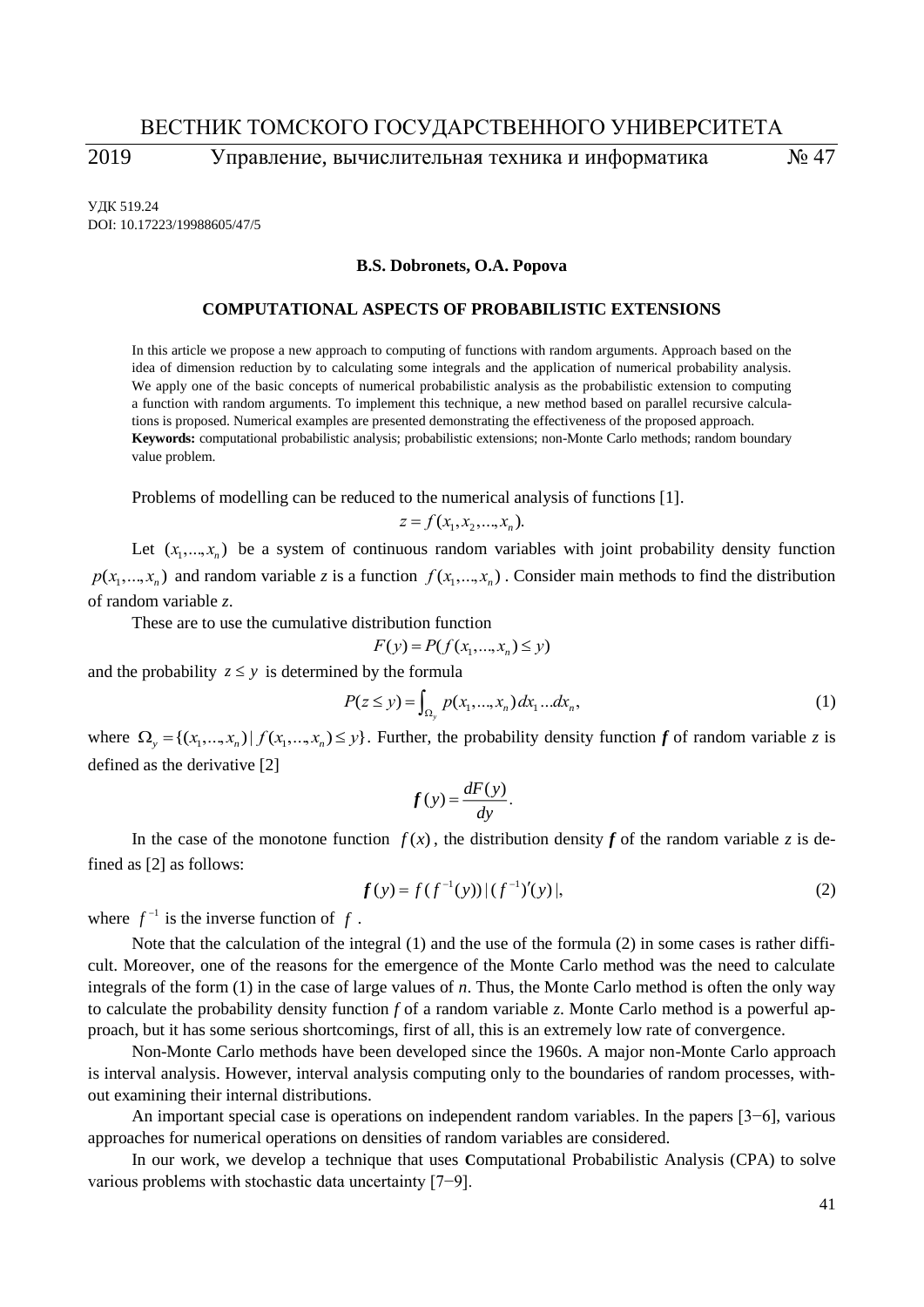The basis of computational probabilistic analysis is numerical operations on probability density functions of the random values. These are operations "+", "-", ".", "",", " $\uparrow$ ", "max", "min", as well as binary relations " $\leq$ ", " $\geq$ " and some others. The numerical operations of the piecewise polynomial function arithmetic constitute the major component of CPA. The use of CPA for these problems is more effective than the Monte Carlo method in a thousand times.

Using the arithmetic of probability density functions and probabilistic extensions, we can construct numerical methods that enable us solving systems of linear and nonlinear algebraic equations with random parameter [7, 8].

We will use piecewise polynomial models to represent probability density functions [10−12]:

– piecewise constant functions (histograms);

– piecewise linear functions (frequency polygons);

– piecewise polynomial functions (splines).

## **1. Probabilistic extensions**

One of the most important problems that NPA deals with is to construct probability density functions of random variables.

Let *z* be a function  $f(x_1, \ldots, x_n)$ 

$$
z = f(x_1, \ldots, x_n).
$$

**Definition**. By probabilistic extension  $f(\xi, \mathbf{x}_1, ..., \mathbf{x}_n)$  of the function f, we mean a probability density function *z* of the random variable *z*

$$
z(\xi) = f(\xi, \mathbf{x}_1, ..., \mathbf{x}_n).
$$

**Definition.** Support of the probability density functions  $f$  will be called the set

$$
supp(f) = \{x \mid f(x) > 0\}.
$$

One possible way to estimate the probability density  $z$  of a random variable  $z$ 

$$
z = f(x_1, \ldots, x_n). \tag{3}
$$

is the Monte Carlo method [13]. For these purposes a random vector  $(x_1^i, ..., x_n^i)$  with joint probability density function  $p(x_1,...,x_n)$  is generated. Further calculated  $z^i = f(x_1^i,...,x_n^i), i = 1,...,N$ . Using the histogram method for  $z^i$ , we can construct an estimate of the probability density function *z*.

We study the properties of the probability density *z*. Build the grid

$$
\{z_0, z_1, \dots z_k\} \in \text{supp}(\mathbf{z})
$$

and calculate the number  $n_l$  of sample points falling in each segment  $z_{l-1}, z_l$ . It is known that histograms converge to the probability density function of the mean integral value

$$
p_{l}=\frac{n_{l}}{N}\approx\int_{z_{l-1}}^{z_{l}}\mathbf{Z}(\xi)d\xi.
$$

Build the grid  $\{t_0, t_1, \ldots, t_m\} \subset \text{supp}(\chi_1)$  and calculate the number  $m_j$  of sample points falling in each segment  $t_{j-1}, t_j$ .

$$
p_j^1 = \frac{m_j}{N}.
$$

Consider only those random vectors  $(x_1^i, ..., x_n^i)$  for such  $(x_1^i \in (t_{j-1}, t_j)$ . Number such vectors is equal exactly  $m_j$ . If  $v_{jl}$  is the number of sample points falling in each segment  $z_{l-1}, z_l$ , then

$$
n_l = \sum_{j}^{m} v_{jl}
$$

42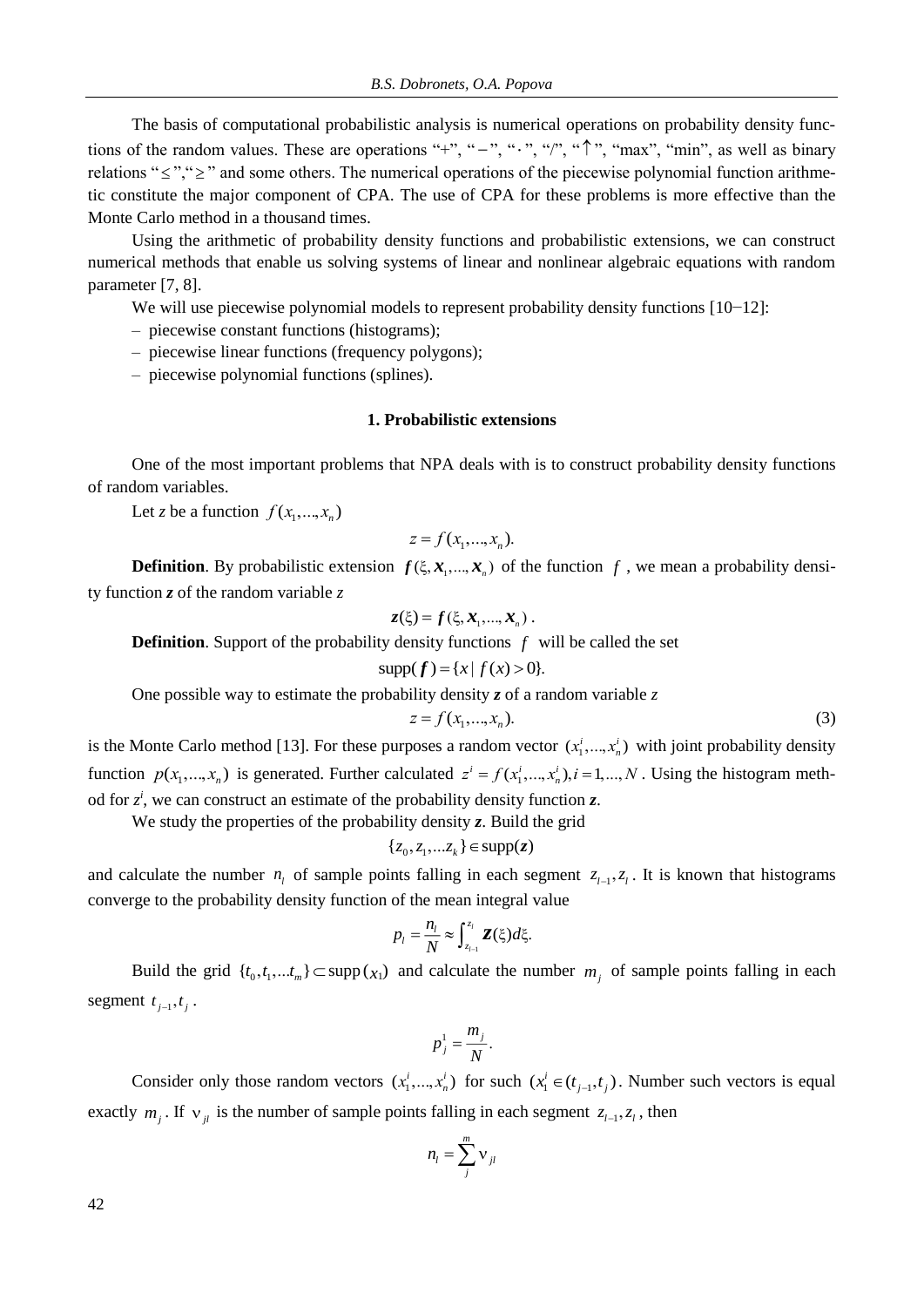and

$$
p_i = \frac{n_i}{N} = \sum_{j}^{m} \frac{m_j}{N} \frac{v_{ji}}{m_j}.
$$

Going to the limit at  $N \to \infty$ 

$$
x_1(t) \approx \frac{m_j}{N}.
$$

Further, let for any  $t \in \text{supp } x_1$  we can construct a probabilistic extension  $f(\cdot, t, x_2, \dots, x_n)$ 

$$
\frac{\mathbf{V}_{jl}}{m_j} \approx f(\xi, t, \mathbf{x}_2, ..., \mathbf{x}_n).
$$

Increasing the dimension of the grids and going to the limit, we obtain

$$
f(\xi) = \int_{\underline{x}_1}^{x_1} \mathbf{x}_1(t) f(\xi, t, \mathbf{x}_2, \dots, \mathbf{x}_n) dt.
$$
 (4)

Thus proven Theorem.

**Theorem 1.** Let  $f(\xi, \mathbf{x}_1, ..., \mathbf{x}_n)$  be probabilistic extensions of function  $f(x_1, x_2, ..., x_n)$  and for each real t function  $f(\xi, t, x_2,...,x_n)$  be probabilistic extensions of the function  $f(t, x_2,...,x_n)$ . Then

$$
f(\xi, \mathbf{x}_1, \dots, \mathbf{x}_n) = \int_{x_1}^{x_1} \mathbf{x}_1(t) f(\xi, t, \mathbf{x}_2, \dots, \mathbf{x}_n) dt.
$$
 (5)

**Corollary**. Theorem 1 infers the possibility of recursive computations for the general form of probability extensions and reduction to the calculation of the one-dimensional case.

Let us consider the computing of the integral (5). For simplicity, we represent (5) as a numerical quadrature

$$
\int_{\underline{x}_1}^{\overline{x}_1} \boldsymbol{x}_1(t) \boldsymbol{f}(\xi, t, \boldsymbol{x}_2, ..., \boldsymbol{x}_n) dt \approx \sum_{l=1}^m \gamma_l \boldsymbol{x}_1(t_l) \boldsymbol{f}(\xi, t_l, \boldsymbol{x}_2, ..., \boldsymbol{x}_n).
$$

Further, for the computing  $f(\xi, t_1, \mathcal{X}_2, ..., \mathcal{X}_n)$  we can also use numerical quadratures and so on. In general, it is NP-hard problem with actual parallelization.

$$
f(z, \mathbf{x}_1, \ldots, \mathbf{x}_n)
$$
\n
$$
f(z, t_1^{(1)}, \mathbf{x}_2, \ldots, \mathbf{x}_n)
$$
\n
$$
f(z, t_1^{(1)}, t_2^{0}, \mathbf{x}_3, \ldots, \mathbf{x}_n))
$$
\n
$$
\vdots
$$
\n
$$
f(z, t_1^{(n)}, t_2^{0}, \mathbf{x}_3, \ldots, \mathbf{x}_n))
$$
\n
$$
\vdots
$$
\n
$$
f(z, t_1^{(n)}, t_1^{0}, t_2^{0}, \ldots, \mathbf{x}_n)
$$
\n
$$
\vdots
$$
\n
$$
\vdots
$$
\n
$$
\vdots
$$
\n
$$
f(z, t_1^{(m)}, t_1^{1}, t_2^{1}, t_3^{1}, \mathbf{x}_4, \ldots, \mathbf{x}_n)
$$
\n
$$
\vdots
$$
\n
$$
\vdots
$$
\n
$$
f(z, t_1^{(m)}, t_2^{1}, t_3^{1}, \mathbf{x}_4, \ldots, \mathbf{x}_n)
$$
\n
$$
f(z, t_1^{1}, t_2^{2}, \ldots, \mathbf{x}_n)
$$
\n
$$
f(z, t_1^{1}, t_2^{2}, \ldots, \mathbf{x}_n)
$$

Fig. 1. The tree of the parallel recursive programming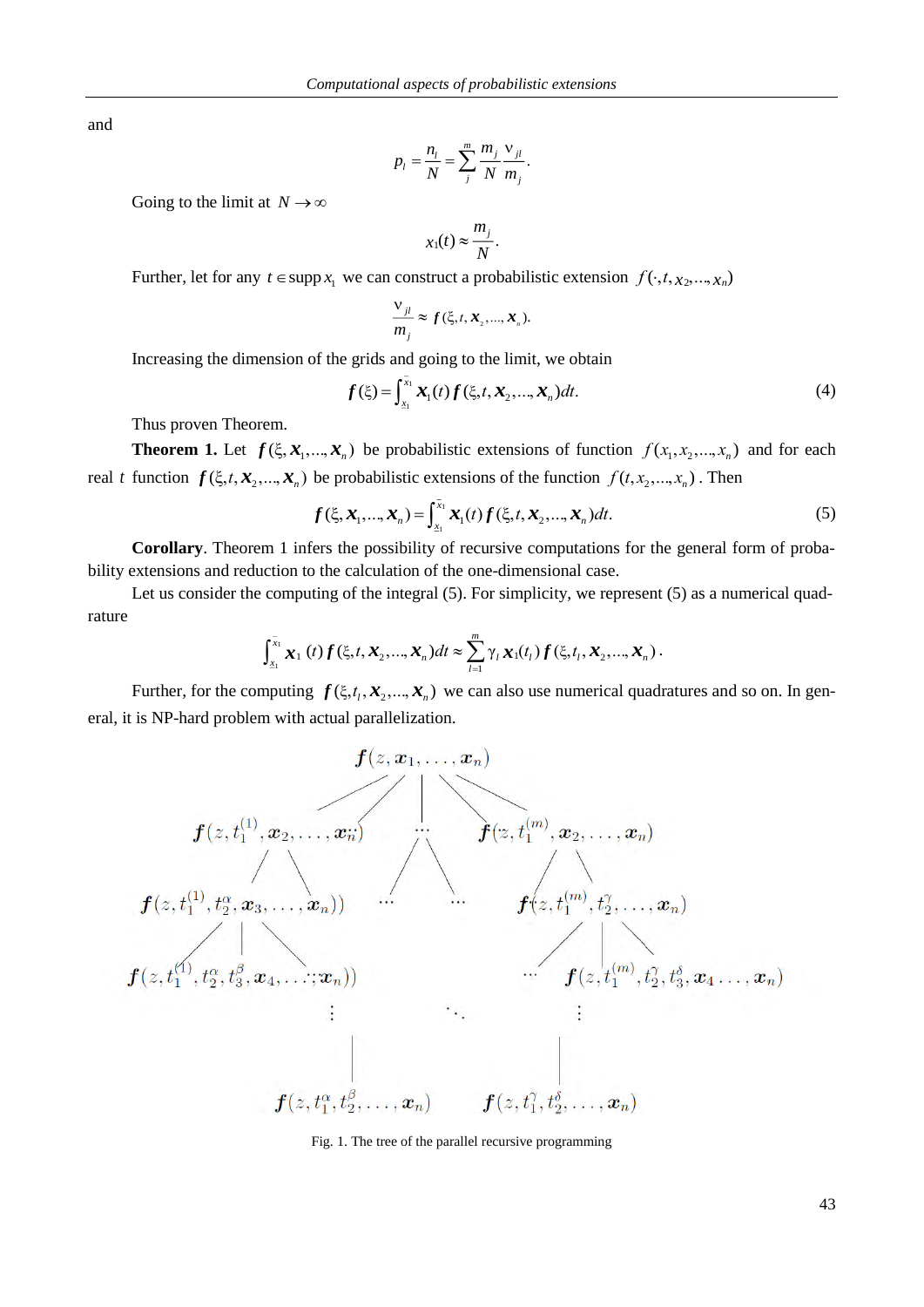In Fig. 1 we are shown the tree of the parallel recursive organization of the computational process. Thus, on the lower layer, it is necessary to computing the probabilistic extensions only for one variable. Note that all computations on each layer are independent and can be computed simultaneously.

### **2. One-dimensional case**

Consider the procedure for computing the probabilistic extensions for the one-dimensional case. Let there be given a functional dependence

$$
z=f(x),
$$

where *x* is a random variable. Let *x* be the probability density function of a random variable *x* with support [x, x]. Further  $\{r_i(z) \in [x, x] | i = 1, ..., n\}$  are the roots of the equation  $z = f(x)$ .

Following the main method (1) it is easy to construct a generalization of the expression (2). We can represent probabilistic extensions  $f(\cdot, x)$  of function  $f(x)$  in the form

$$
f(\xi, x) = \sum_{i=1}^n \frac{x(r_i(\xi))}{|f'(r_i(\xi))|}.
$$

**Example 1.** As an example, consider the construction of a probabilistic extensions function

$$
f = ax^2 + bx, a \ge 0, b \ge 0,
$$

x is random variable distributed on  $[0,2]$  by a triangular law

$$
\boldsymbol{x}(\xi) = \begin{cases} \xi & \text{if } \xi \in [0,1), \\ 2-\xi & \text{if } \xi \in [1,2]. \end{cases}
$$

Further

$$
r_1(z) = -\frac{\sqrt{4az + b^2} + b}{2a}, r_2(z) = \frac{\sqrt{4az + b^2} - b}{2a}.
$$

are roots  $z = f(r_i)$ . Choose a positive root  $r(\xi) = r_2(\xi) = \frac{\sqrt{4a\xi + b^2}}{2}$ (ξ) =  $r_2(\xi) = \frac{\sqrt{4a\xi}}{2}$  $r(\xi) = r_0(\xi) = \frac{\sqrt{4a\xi + b^2 - b^2}}{2\pi a}$ *a*  $= r_2(\xi) = \frac{\sqrt{4a\xi + b^2} - b}{2}$ , and  $[ax^{2} + bx]' = 2ax + b = \sqrt{4az + b^{2}}$ .

Finally

$$
f(\xi, x) = x(r(\xi)) / \sqrt{4a\xi + b^2}.
$$

Put  $a = 1$  and  $b = 0$ 

$$
f(\xi, x) = \begin{cases} 1/2 & \text{if } \xi \in [0,1), \\ 1/\sqrt{\xi} - 1/2 & \text{if } \xi \in [1,4]. \end{cases}
$$

### *2.1. Numerical approach*

Consider a numerical approach to construct a probabilistic extensions  $f$  of function  $f(x)$ . For these purposes, we construct in the support  $[x, x]$  of the probability density function x a grid  $\{\xi_i \mid \xi_i \in [x, x], i = 0, 1, 2...n\}$  and compute  $\{z_i = f(\xi_i), i = 0, 1, 2...n\}$ . Next we set

$$
f_z(z_i) = \frac{\mathbf{x}(\xi_i)}{|(f'(\xi_i))|}
$$

and using  $(z_i, f_z(z_i))$  we construct a piecewise polynomial interpolation.

So, for Example 1. the support is [0,2],  $\xi_i = i/10, i = 0, 1, ..., 20$ . With  $a = 1, b = 0$  we get

$$
(z_i, f_z(z_i)) = \left( (i/10)^2, \frac{x(i/10)}{i/5} \right), \quad i = 0, 1, ..., 20.
$$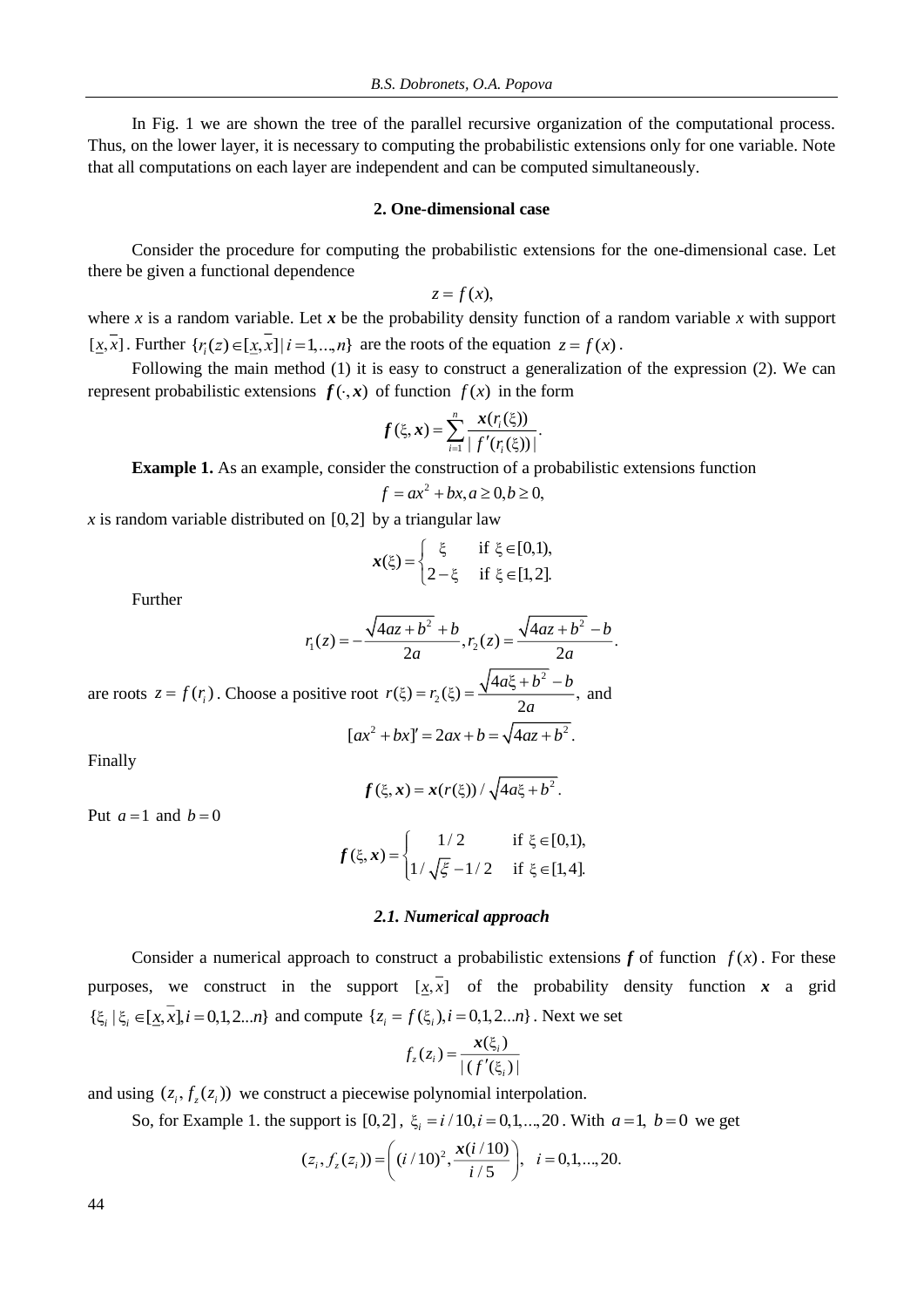

The Fig. 2 shows the probability density function  $f(\cdot, x)$  from Example 1. Unlike the general approach, there is no need to find the roots of the equation.

### **3. Two dimensional case**

Let  $(x, y)$  be a system of continuous random variables with joint probability density function  $p(x, y)$ and the random variable *z* is a function  $f(x, y)$ 

$$
z=f(x,y).
$$

Need to find probability density function the random variable *z*. Define

$$
\Omega_z = \{(x, y) \mid z > f(x, y)\}
$$

and cdf  $F_z$  the random variable *z* 

$$
F_z = \int_{\Omega_z} p(x, y) dx dy
$$

 $z = \frac{1}{\sqrt{2}}$  $f_z = \frac{d}{f}F$ *dz*  $=\frac{u}{r}F_{r}$ .

probability density function of *z*

Consequently

$$
\frac{d}{dz}F_z = \frac{d}{dz}\int_{\Omega_z} p(x, y) dxdy =
$$
\n
$$
= \lim_{dz \to 0} \frac{\int_{\Omega_{z+dz}} p(x, y) dxdy - \int_{\Omega_z} p(x, y) dxdy}{dz} =
$$
\n
$$
= \lim_{dz \to 0} \frac{\int_{\Omega_{z+dz} - \Omega_z} p(x, y) dxdy}{dz}.
$$

Assuming that  $dx = 0$  then

$$
dz = f'_{y}dy
$$

and

$$
dS = dxdy = dxdz / |f'_{y}|.
$$

Finally get

$$
f_z(z) = \int_{\Gamma_z} \frac{p(x, y)}{|f'_y(x, y)|} dx,
$$

where

$$
\Gamma_z = \{(x, y) \mid z = f(x, y)\} = \{(x, y(x))\}.
$$

45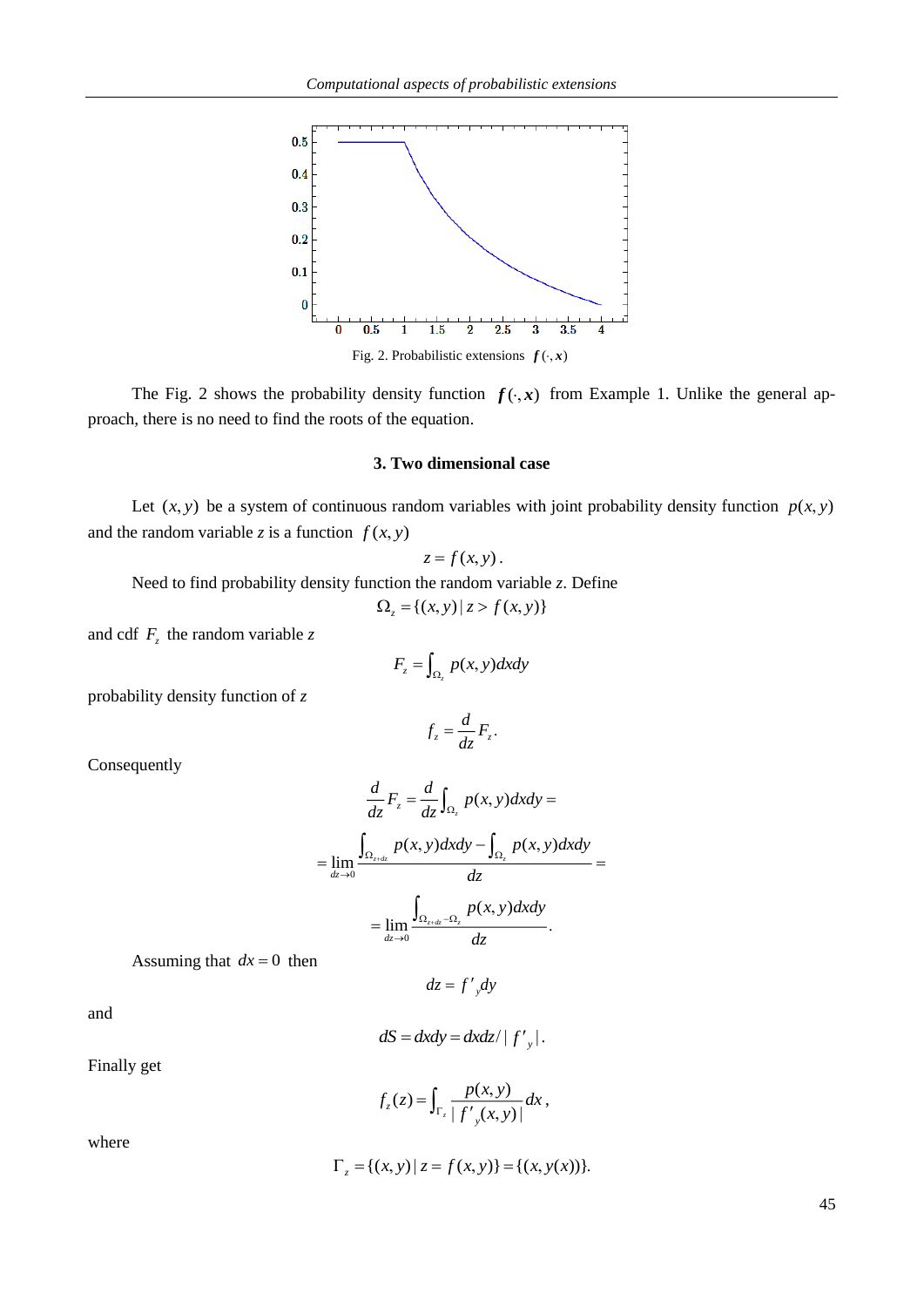Let

$$
f_{y}(\xi, t) = \frac{p(t, y(\xi))}{|f_{y}(\xi, y(t))|}
$$

be probabilistic extensions of  $f(t, y)$ . Thus, the calculation of the probabilistic extension  $f<sub>z</sub>$  is reduced to the calculation of the integral of probabilistic extensions  $f(t, y)$ .

**Example 2**. Consider the construction of a probabilistic extension for the function

$$
z = x^2y + xy^2.
$$

Let *t* be real, put  $y = t$  and a probabilistic extension for the function

$$
z_x = x^2t + xt^2.
$$

is

$$
z_x(\xi,t) = x(\eta(\xi)) / \sqrt{4t\xi + t^4},
$$

where  $\eta(\xi) = (\sqrt{4t\xi + t^4} - b)/(2t)$ .

Thus, the probabilistic extension for *z* can be represented as

$$
z(\xi) = \int \mathbf{y}(t)_{\mathcal{Z},x}(\xi,t)dt = \int \mathbf{y}(t)\mathbf{x}(\eta(\xi)) / \sqrt{4t\xi + t^4}dt.
$$
 (6)

### **4. Random Boundary value Problem**

Consider using probabilistic extensions to calculate solutions Random Boundary value Problem [14]

$$
Lu \equiv -pu'' + qu = f(x), \ x \in (0,1), \tag{7}
$$

with boundary conditions

$$
u(0) = 0, u(1) = 0.
$$

where  $p > 0$ ,  $q \ge 0$ ,  $p$ ,  $q$  are independent random variables.

Let  $\omega_h = \{x_i = ih, i = 1, 2, ..., N-1, h = 1/N\}$  be grid and

$$
L^h u_i^h = -p \frac{u_{i-1} - 2u_i + u_{i+1}}{h^2} + q u_i = f(x_i), \ i = 1, 2, ..., N-1.
$$

is difference scheme.  $[p, p]$ ,  $[q, q]$  are supports of  $p, q$ . Generate grids

$$
\omega_p = \{p_0 = \underline{p} < p_1 < \ldots < p_k = p\}
$$
 and  $\omega_q = \{q_0 = \underline{q} < q_1 < \ldots < q_k = q\}$ .

Solve numerically *KL* problems

$$
-p_k \frac{u_{i-1} - 2u_i + u_{i+1}}{h^2} + q_l u_i = f(x_i), i = 1, 2, ..., N - 1.
$$

Thus we get an array of solutions  $u_{ik} = u_i(p_k, q_l)$ . Consider building probability density functions for  $u_i$ . For these purposes, we construct Hermitian cubic splines  $s_i(p)$ ,  $l = 0,1,...,10$  using the values  $u_i(p_k, q_l)$ . In fig. 3 they are shown in solid line. Further for some  $\xi$  we find the roots  $p_l$ 

$$
s_l(p_l) = \xi, l = 0, 1, \dots, 10.
$$

The values of  $u_i(\xi)$  are computed using numerical quadratures, for example, Simpson quadratures

$$
\boldsymbol{u}_i(\xi) = h \sum_{k=0}^{10} \gamma_k \boldsymbol{q}(q_k) \boldsymbol{p}(p_k) / s'(p_k).
$$

In fig. 3 line of integration mark = 'o'. Note, Simpson quadratures and cubic splines have  $O(h^4)$  accuracy.

Numerical experiments with  $K$ ,  $L = 10$  showed good agreement with the Monte Carlo method with the number of samples  $\sim 10^6$ . Thus, in this example, the proposed method turned out to be more efficient than Monte Carlo  $\sim 10^4$  times.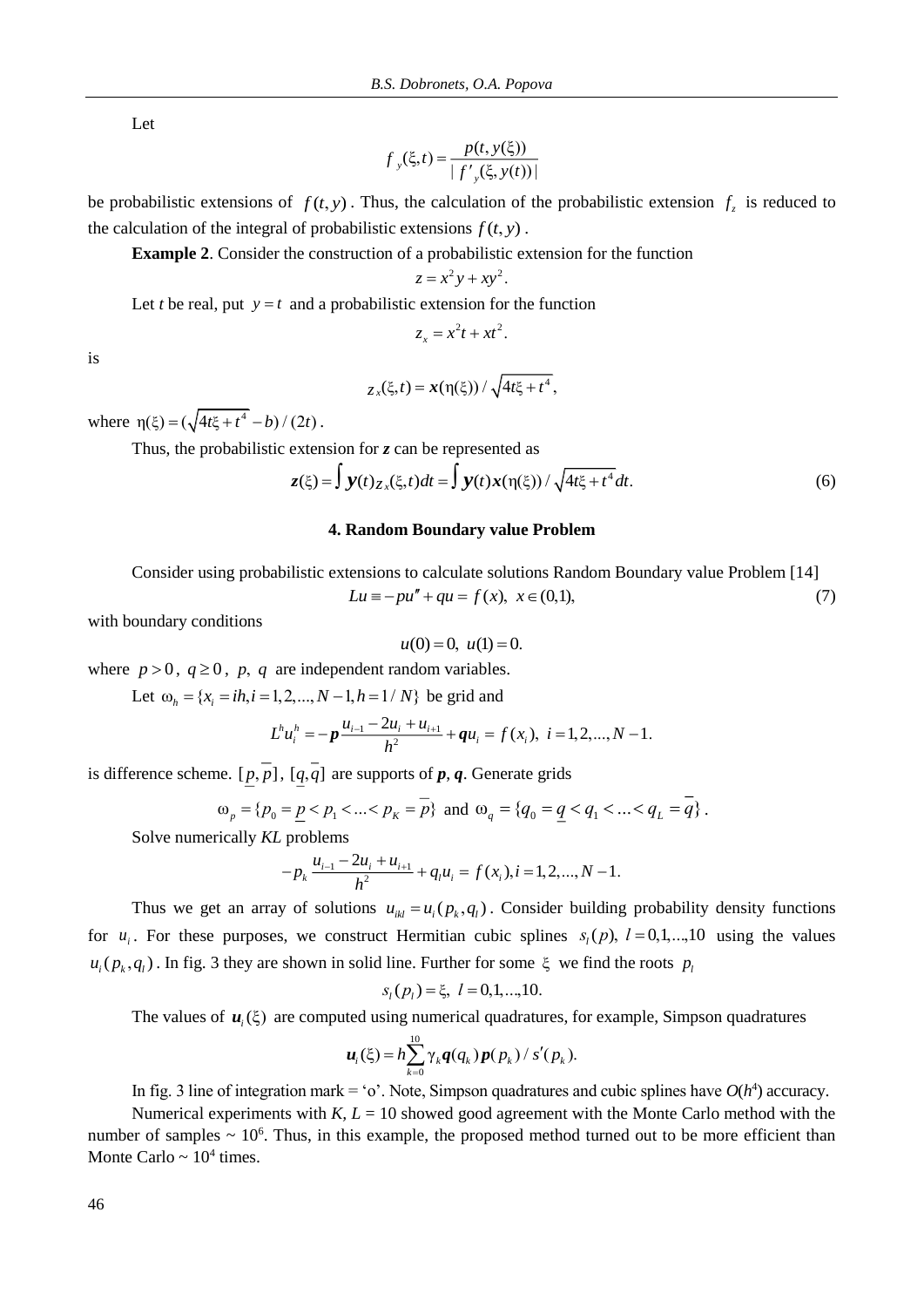

Fig. 3. Construction of probabilistic extensions for *u*i, 1 are splines, 2 is a line of integration

**Remark.** The main computational costs are spent on building the set  $u_{ik} \sim O(KLN)$ . Computational costs building of the probability extension of  $u_i$  is  $O(m)$ . Therefore, once you have  $u_{ikl}$ , you can compute relatively quickly *u<sup>i</sup>* for different *p, q.*

### **Conclusion**

The proposed approach makes it possible to solve the problem of computing the probability density function in the modeling processes with random input data. For these purposes we propose using a parallelrecursive organization of the computational process. Thus, the important problem of computing probability extensions can be solved within parallel recursive programming. This opens multifold possibilities for studying various models with random input data. Fast and accurate calculations are based on the properties of numerical arithmetic procedures over piecewise polynomial models developed within the framework of computational probabilistic analysis.

#### REFERENCES

- 1. Rocquigny, E. (2012) *Modelling Under Risk and Uncertainty: An Introduction to Statistical, Phenomenological and Computational Methods*. Wiley Series in Probability and Statistics. John Wiley & Sons.
- 2. Springer, M.D. (1979) *The Algebra of Random Variables*. New York; Chichester; Brisbane: John Wiley & Sons.
- 3. Gerasimov, V.A., Dobronets, B.S. & Shustrov M.Yu. (1991) Numerical operations of histogram arithmetic and their applications. *Automation and Remote Control.* 52(2). pp. 208–212.
- 4. Williamson, R. & Downs, T. (1990) Probabilistic arithmetic i: numerical methods for calculating convolutions and dependency bounds. *International Journal of Approximate Reasoning.* 4(2). pp. 89–158. DOI: 10.1016/0888-613X(90)90022-T
- 5. Li, W. & Hym, J. (2004) Computer arithmetic for probability distribution variables. *Reliability Engineering and System Safety.*  85(1–3). pp. 191–209. DOI: 10.1016/j.ress.2004.03.012
- 6. Jaroszewicz, S. & Korzeń, M. (2012) Arithmetic operations on independent random variables: a numerical approach. *SIAM J. Sci. Comput*. 34(3). pp. A1241–A1265. DOI: 10.1137/110839680
- 7. Dobronets, B.S. & Popova, O.A. (2014) Numerical probabilistic analysis under aleatory and epistemic uncertainty. *Reliable Computing.* 19. pp. 274–289.
- 8. Dobronets, B. & Popova, O. (2016) Numerical Probabilistic Approach for Optimization Problems. *Scientific Computing, Computer Arithmetic, and Validated Numerics. Lecture Notes in Computer Science.* Vol. 9553*.* Springer International Publishing, Cham. pp. 43–53.
- 9. Dobronets, B.S. & Popova, O.A. (2017) Improving the accuracy of the probability density function estimation. *Journal of Siberian Federal University, Mathematics and Physics*. 10(1). pp. 16–21. DOI: 10.17516/1997-1397-2017-10-1-16-21
- 10. Dobronets, B.S. & Popova, O.A. (2018) Piecewise Polynomial Aggregation as Preprocessing for Data Numerical Modeling. *IOP Conf. Series: Journal of Physics: Conf. Series.* 1015. DOI:10.1088/1742-6596/1015/3/032028